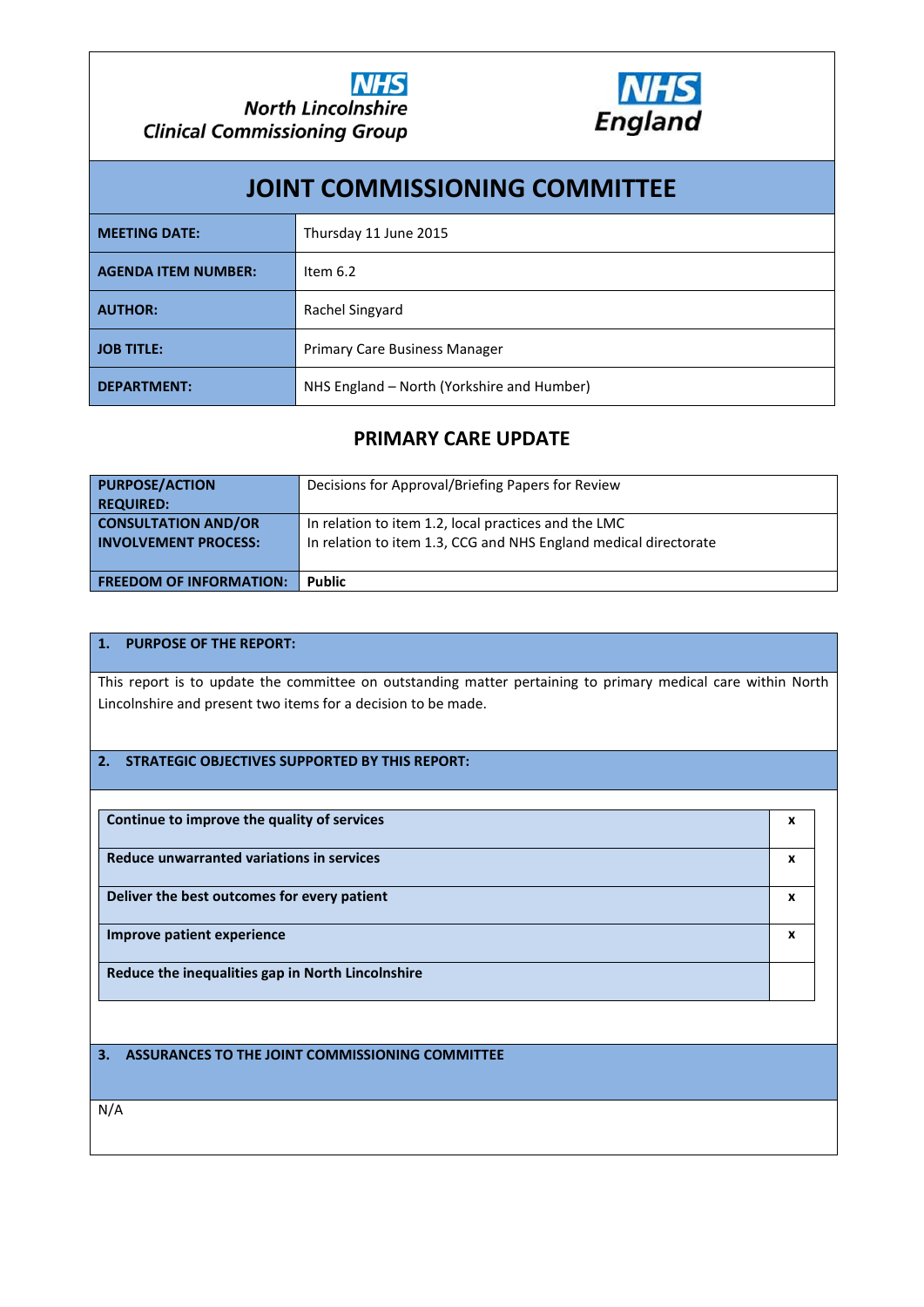| 4.                                            | <b>IMPACT ON RISK ASSURANCE FRAMEWORK:</b>                                            |     |   |           |   |  |
|-----------------------------------------------|---------------------------------------------------------------------------------------|-----|---|-----------|---|--|
|                                               |                                                                                       | Yes |   | <b>No</b> | X |  |
|                                               |                                                                                       |     |   |           |   |  |
|                                               |                                                                                       |     |   |           |   |  |
| 5.                                            | <b>IMPACT ON THE ENVIRONMENT - SUSTAINABILITY:</b>                                    |     |   |           |   |  |
|                                               |                                                                                       | Yes |   | <b>No</b> | X |  |
|                                               |                                                                                       |     |   |           |   |  |
|                                               |                                                                                       |     |   |           |   |  |
| 6.                                            | <b>LEGAL IMPLICATIONS:</b>                                                            |     |   |           |   |  |
|                                               |                                                                                       | Yes |   | <b>No</b> | x |  |
|                                               |                                                                                       |     |   |           |   |  |
|                                               |                                                                                       |     |   |           |   |  |
| 7.                                            | <b>RESOURCE IMPLICATIONS:</b>                                                         |     |   |           |   |  |
|                                               |                                                                                       | Yes | X | <b>No</b> |   |  |
|                                               |                                                                                       |     |   |           |   |  |
|                                               | Subject to approval of item, the liability of £6034.49 will be covered by NHS England |     |   |           |   |  |
| 8.                                            | <b>EQUALITY IMPACT ASSESSMENT:</b>                                                    |     |   |           |   |  |
|                                               |                                                                                       | Yes |   | <b>No</b> | X |  |
|                                               |                                                                                       |     |   |           |   |  |
|                                               |                                                                                       |     |   |           |   |  |
| 9.                                            | PROPOSED PUBLIC & PATIENT INVOLVEMENT AND COMMUNICATIONS:                             |     |   |           |   |  |
|                                               |                                                                                       | Yes |   | <b>No</b> | X |  |
|                                               |                                                                                       |     |   |           |   |  |
|                                               |                                                                                       |     |   |           |   |  |
|                                               | 10. RECOMMENDATIONS:                                                                  |     |   |           |   |  |
|                                               |                                                                                       |     |   |           |   |  |
|                                               | The Joint Commissioning Committee is asked to:                                        |     |   |           |   |  |
| Note the contents of this report<br>$\bullet$ |                                                                                       |     |   |           |   |  |
|                                               | Consider the recommendations made in items 1.2 and 1.3<br>$\bullet$                   |     |   |           |   |  |
|                                               |                                                                                       |     |   |           |   |  |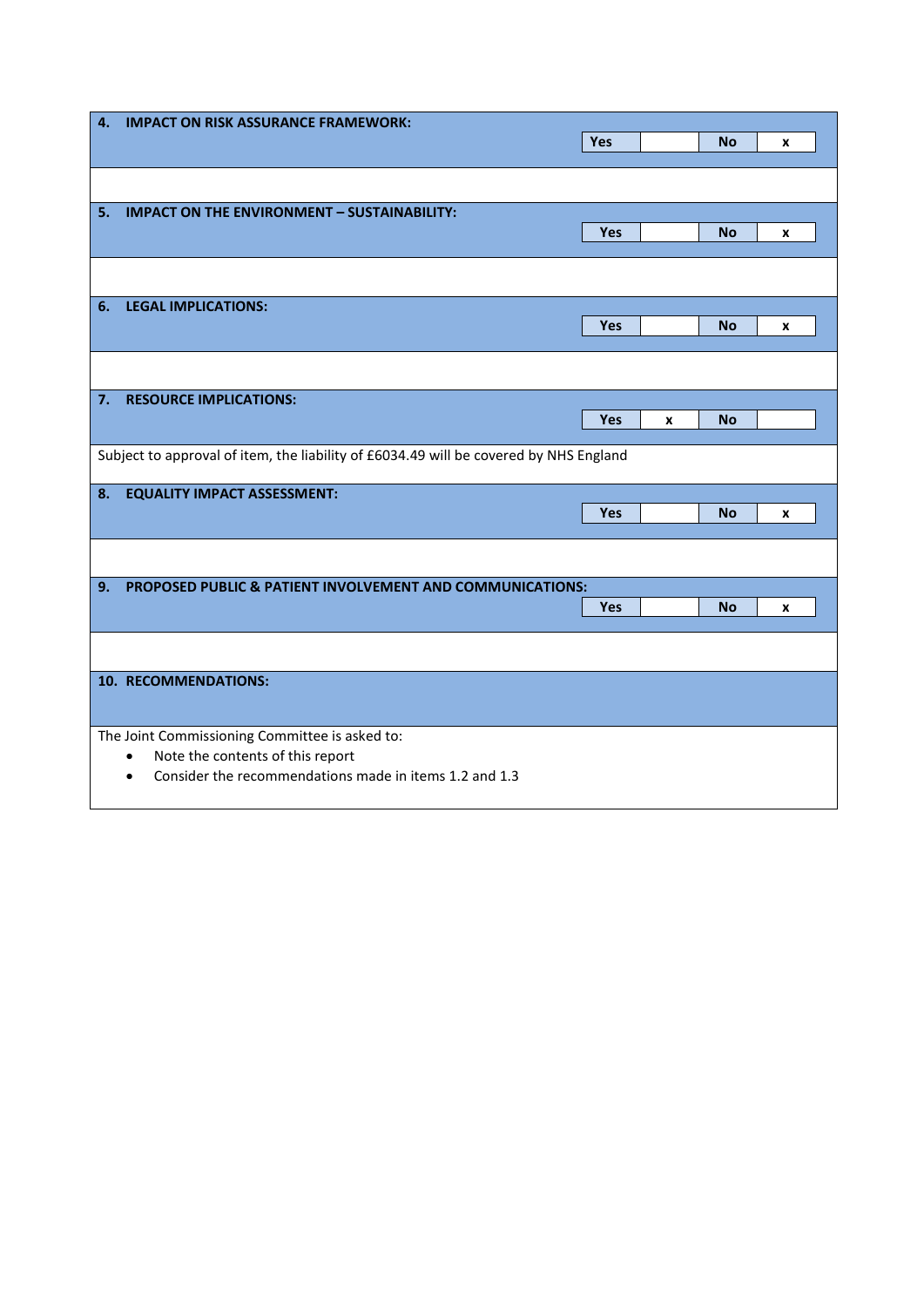



# Primary Care Update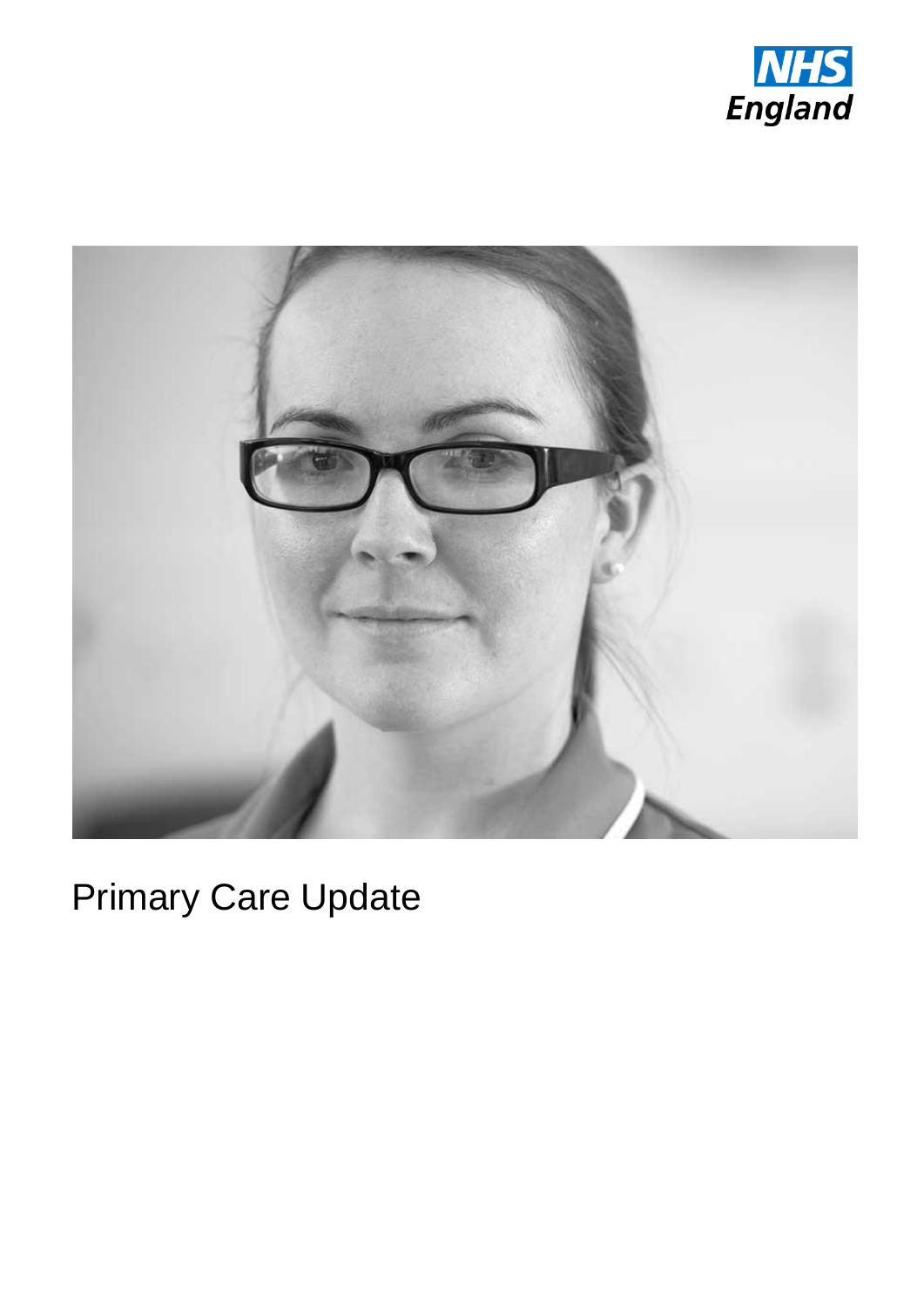# PRIMARY CARE UPDATE North Lincolnshire CCG 11<sup>th</sup> June 2015

Prepared by Rachel Singyard

Primary Care Business Manager

NHS ENGLAND – North (Yorkshire & The Humber)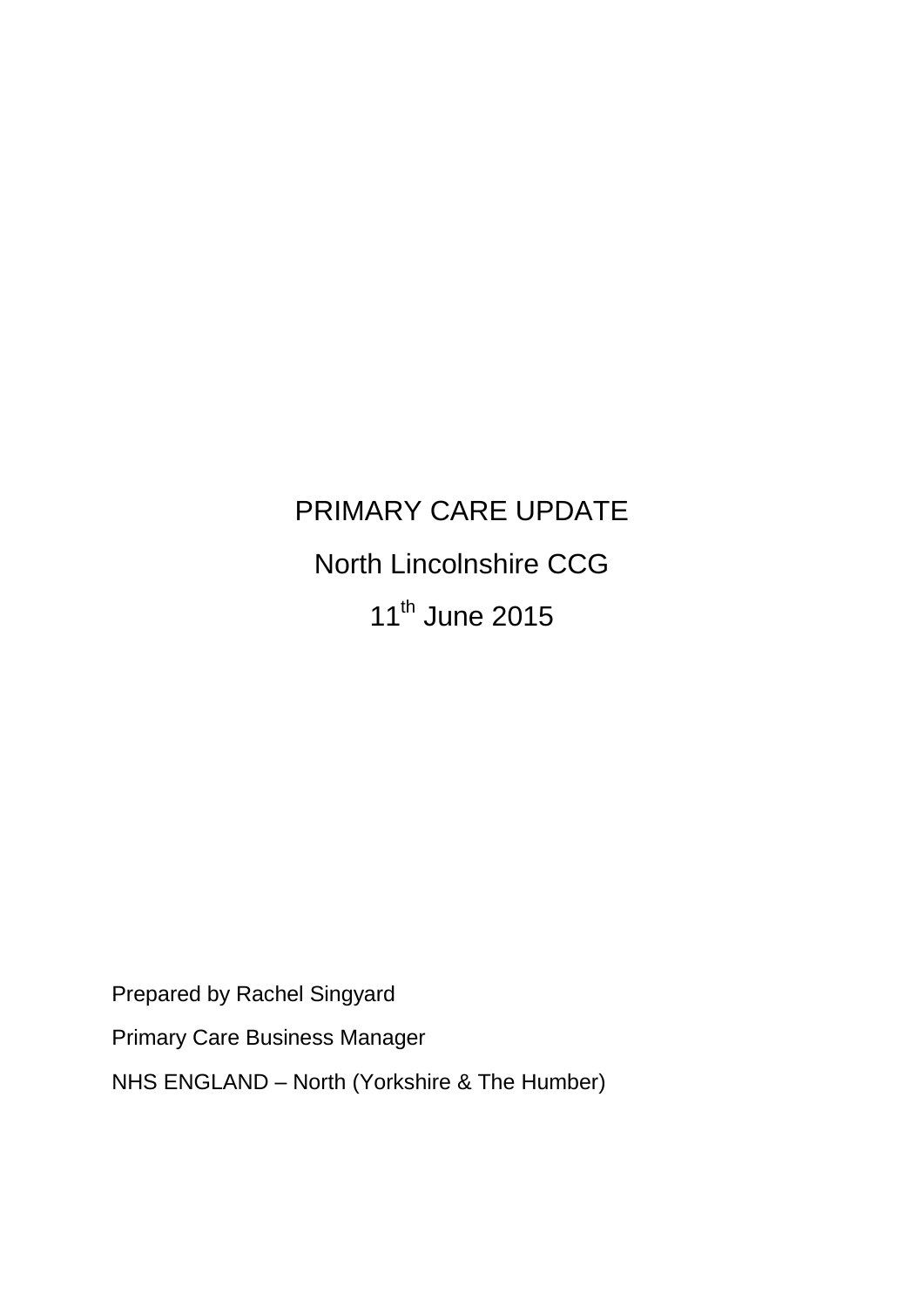## **1. CONTRACT ISSUES**

#### **1.1 PMS Reviews**

Within North Lincolnshire, there are 2 PMS practices who have all had PMS reviews.

Further to the visits, contract variations have been prepared for one practice, West Town Surgery at Barton and this has been accepted and signed by both parties.

The second practice, West Common Lane Teaching Practice recently merged with Dr Balasanthiran and an agreement was reached to delay the impact of their PMS review for a period of two years due to the amount of work that the practice will be undertaking following the merger.

## **1.2 Practice Boundary Changes**

We have received one request for a practice to change their contractual boundary. Trent View Medical Practice closed their branch in Manby Road, Scunthorpe, in September 2014. The patients were informed that they could relocate to the Skippingdale branch (3 miles away) or register with an alternative practice, at least 7 practices cover this area.

The practice have requested to change their boundary to exclude the area following the closure of the Manby Road practice. This will not affect patients already registered with the practice and new patients will still have a choice of 7 other practices who cover this area.. In accordance with the NHS England policy, we have consulted with neighbouring practices, and received no comments back. The LMC have supported the request.

**Recommendation: The Joint Commissioning Committee are asked to:**

- **consider the request from Trent View Medical Practice to change their practice boundary.**
- **Approve the recommendation to allow the changes to be made to their contract**

#### **1.3 Request for support funding to address patient safety concerns**

Following the merger between West Common Lane Teaching Practice and Dr Balasanthiran, NHS England has received a request for additional support to the sum of £6034.49.

Recognising that the agreement to suspend the removal of the practices PMS premium by two years, on reviewing patients records post merger, it was clearly evident that the patient records were of extremely poor quality. As a result the